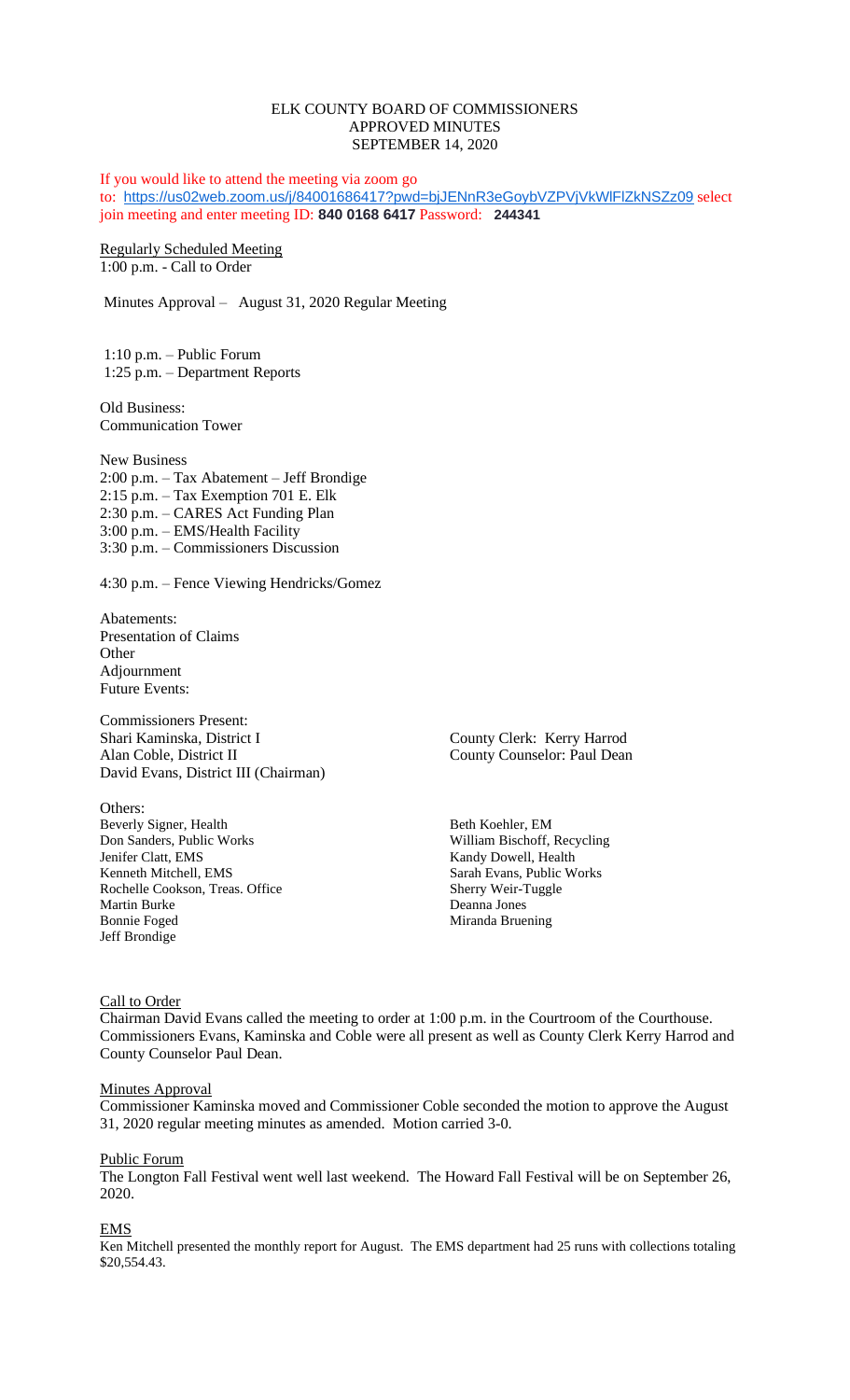### Public Works

Road

Don Sanders stated the asphalt project in Elk Falls should be finished tomorrow. The department will start laying asphalt millings on Road 14 and East Third Street in Moline next. Mr. Sanders presented KDOT paperwork for the bridge replacement on Road 18 north of Rock to be signed. Commissioner Kaminska moved and Commissioner Coble seconded the motion to authorize Don Sanders to sign the letter stipulating that the County portion of the bridge project on Road 18 north of Rock will be approximately \$80,000. This will be a 2021 expenditure. Motion carried 3-0. Airport

Mr. Sanders stated the reflectors have been ordered for the runway. The final cost was \$2,520.20.

### Health

Kandy Dowell stated the County has had its second case of COVID. The Health Department has received the ELC funding.

#### Emergency Management

Beth Koehler presented paperwork for an EOC Enhancement Grant. This is all part of the CARES Funding Act but a different category than the County. Mrs. Koehler will be submitting the Grant paperwork by this Thursday.

#### Communication Tower

Mrs. Koehler stated the radio test has been conducted. The County was split into four quadrants which were determined by the rural fire captains. The mobile and the handheld radios were both tested. There were a few issues in the Southeast and the Southwest quadrants but over all the testing was successful.

### County Clerk

Kerry Harrod presented the KCAMP and the KAC voting delegate paperwork. Chairman Evans moved and Commissioner Coble seconded the motion to appoint Shari Kaminska as the voting delegate for KAC and KCAMP. Motion carried 3-0. Ms. Harrod presented the budget certificates for District Court and the Conservation District. Commissioner Kaminska moved and Commissioner Coble seconded the motion to authorize David Evans to sign the budget certificates for the District Court and the Conservation District. Motion carried 3-0.

### Fence Viewing Cannon/Snivley

The fence viewing was canceled due to the fence being looked at by the Commissioner of the 1<sup>st</sup> District and being determined it was satisfactory fixed.

### Executive Session 1:30p.m.

Commissioner Kaminska moved and Commissioner Coble seconded the motion to go into executive session to discuss non-elected personnel for 15-minutes with Kandy Dowell and Paul Dean present. Motion carried 3-0.

# Back in Session 1:45 p.m.

#### Action:

Chairman Evans moved and Commissioner Kaminska seconded the motion to approve the ELC Grant that will result in Kandy Dowell receiving \$2,500 payment and Beverly Signer receiving \$1,544.80 payment through the ELC Grant. There will be a carry over balance \$2,646.23 for year 2021. Motion carried 3-0.

# Property Tax Exemption 701 E. Elk

Kerry Harrod presented the paperwork regarding the property located at 701 E. Elk, Howard Kansas. Commissioner Kaminska moved and Commissioner Coble seconded the motion to execute the application for tax exemption on 701 E. Elk Street. Motion carried 3-0.

# Tax Abatement – Jeff Brondige

Jeff Brondige stated he purchased the old stockyard by Moline and has intensions in building a hunting lodge on the property. Mr. Brondige wanted to know if there were any tax breaks the County could offer him. The Commission stated they would have to speak with the appraiser and get back with him.

# CARES Act Funding Plan

Discussion was had regarding the generators requested by Howard City, Grenola City, and Elk Falls City. Deanna Jones will contact the cities to have them write a letter stating why a generator would be needed on their letterhead. Mrs. Jones will submit the letters when she receives them. Commissioner Kaminska moved and Chairman Evans seconded the motion to amend the plan to allocate up to \$5,000 to Greenfield Township to repair their sign and a laptop and reduce the health reserve by \$5,000. Motion carried 3-0.

# EMS/Health Facility

Discussion was had regarding the locations of the water bibs inside and outside of the facility.